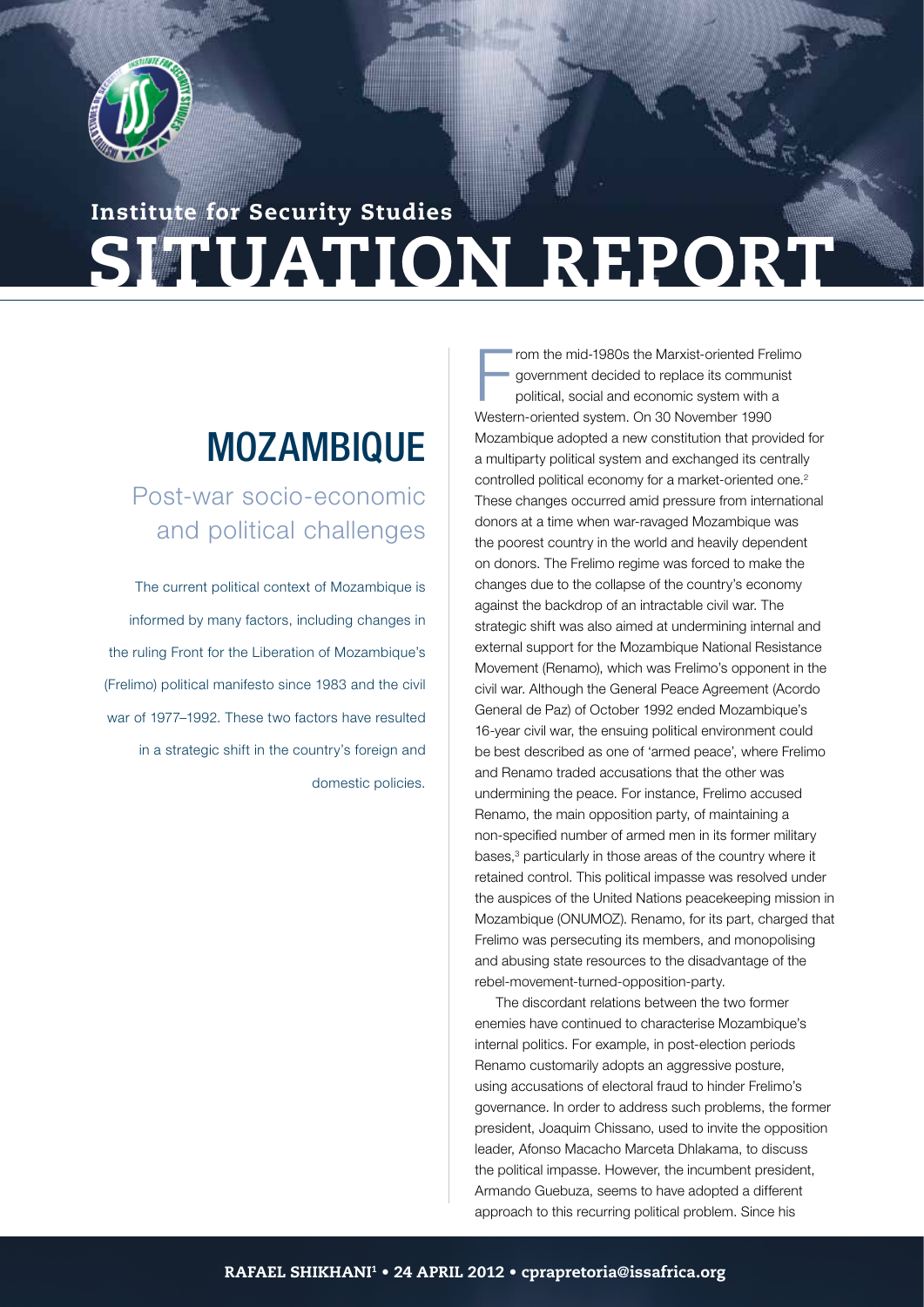coming to power in 2004 Guebuza has hardly held any talks with the opposition. Perhaps this lack of dialogue between the Frelimo and Renamo leadership is one of the reasons why Renamo has become more aggressive than ever.

This paper critically analyses the socio-economic and political challenges facing Mozambique against the backdrop of unprecedented popular uprisings in North Africa, themselves inspired by socio-economic stresses. Many observers are wondering whether there is a potential for contagion into sub-Saharan Africa of this North African wind of popular demands for change. To this end, the paper examines the roles of Mozambique's main political players, the dynamics in the political arena, and the socioeconomic and political challenges faced by the country. Mozambique's recent history is also briefly examined to put the analysis of current events and processes into a historical context.

## **SOCIO-CULTURAL CONTEXT**

Mozambique's socio-cultural system is characterised by the existence of many pressure groups. These groups include civil society institutions, trade unions, universities, academics and the mainstream media. They constitute a growing critical mass and play a fundamental role in helping to deepen democracy in the country. The groups actively engage in current political discourse such as debates on corruption, poverty reduction strategies, climate change and environmental abuse, as well as the protection and promotion of human rights. Pressure groups such as the Parlamento Juvenil are involved in political debates concerning the morals and ethics of politicians and the setting of the Mozambican political agenda. Academics, artists and ordinary citizens use mainstream media like television, newspapers and magazines to express their views on various critical subjects and thus participate in political debates. In general terms, the mainstream media, whether commercial, publicly supported or governmentowned, can be considered as a reference point for the country's political debate. There is also important, but small-scale political debate on issues like the ongoing and recent mid-term elections on social networking sites such as Facebook. Mobile phones were also crucial in the preparations for the events of 5 February 2008 and 1–2 September 2010, with the youth who participated in these events being mobilised by SMS days before. However, comparisons with North African countries that have experienced popular protests may not be suitable, as the country profiles are basically different.

Notably, donors are increasingly providing support for these pressure groups. They assist institutions such as the Instituto de Estudos Sociais e Económicos and Mecanismo de Apoio à Sociedade Civil to employ skilled locals who provide the necessary academic and technical support to advance the activities of these institutions. There is no consensus on the impact of donor and civil society support. Some consider that the impact is positive, as many changes are being influenced by these organisations and institutions, while others, more sceptical, argue that the impact is not visible and the work of non-governmental organisations (NGOs) and their partners is not significant. But basically this support is achieving results and these civil society institutions provide a form of third opinion on matters of national interest, e.g. human rights, sovereignty, education and environmental issues.

Meanwhile, the disproportionate economic differences among Mozambique's regions – South, Centre and North; Coast and Hinterland – are responsible for the movement of people from less-advantaged areas to wealthier zones. Many young people migrate from rural to urban areas in search of business and job opportunities. Table 1 shows the distribution of the country's average economically active population by region.

#### **Table 1:** Average population (15 years and older) in terms of economic activity (%)4

|       | <b>Economically active</b><br>population | Non-economically active<br>population |
|-------|------------------------------------------|---------------------------------------|
| Total | 86,5                                     | 13.5                                  |
| Rural | 94.0                                     | 6,0                                   |
| Urban | 71.1                                     | 38,9                                  |

**Source:** Instituto Nacional de Estatística (INE), *Inquérito aos agregados familiares 2008/09*, Maputo: INE, 2009

Population mobility between the country's poor and richer regions has increased, especially in the post-war environment. A major result of this mobility has been the growth of informal settlements and commerce around cities like Maputo, the country's capital, and all the provincial capitals. The recent economic boom based on mineral resources such as coal in Tete Province in northwest Mozambique has, for example, resulted in a huge population growth and investments in other sectors such as transport and infrastructure.5 A large number of skilled and non-skilled Mozambicans from different parts of the country as well as foreigners from neighbouring Zimbabwe, Zambia and Malawi have flocked to Tete.

#### **POLITICAL ENVIRONMENT**

The two major political parties – the ruling Frelimo and opposition Renamo – and their leadership dominate Mozambique's political environment. Frelimo, founded in Tanzania on 25 June 1962, led the decolonisation process from Portugal, resulting in independence in 1975. Notwithstanding the introduction of a multiparty system in the 1990s, Frelimo is still the main political force in Mozambique. The party maintains its dominance over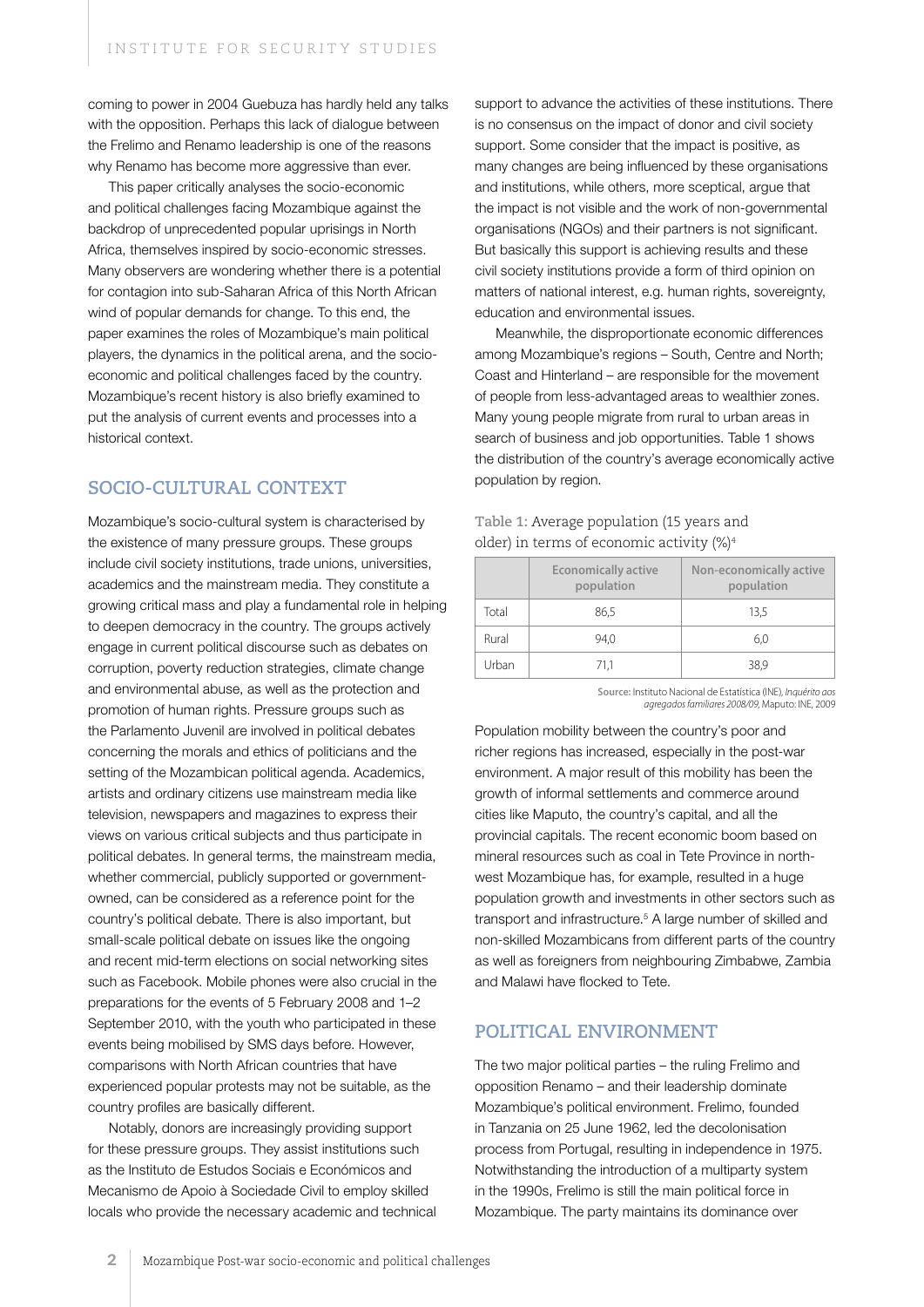the political, economic and social set-up of the country. In 2004, after the general elections, when Guebuza was elected as national president, he adopted a continuity strategy<sup>6</sup> in terms of the policies of his predecessor, Chissano. However, from his second term starting in 2009, Guebuza introduced a new dynamic based on his new economic approach.<sup>7</sup> Generally, despite the differences in the governance styles of Chissano and Guebuza, Frelimo remains fundamentally unchanged in terms of how it rules the country.

As the ruling party, Frelimo faces significant challenges, including the need to:

- Adopt more effective poverty alleviation strategies
- Implement concrete bread-and butter policies
- Reduce the country's dangerous dependence on external commodities such as oil and cereals
- Decrease its heavy dependence on external donors
- Reorganise the economy in order to reduce the informal sector's pressure on the formal economy<sup>8</sup>
- Reduce urban poverty and improve the socio-economic position of the population at large<sup>9</sup>
- Fight corruption at all levels<sup>10</sup>
- Combat the growing and diversifying crime in the country

The group of 19 international donors, the so-called G-19, also plays an important role in Mozambique's politics. Although the international donor community claims to follow a non-interventionist approach in its relations with the Mozambican government and to respect the country's

sovereignty, the G-19's exertion of pressure on the Frelimo government in matters concerning the management of external aid is well documented.

Mozambique is highly dependent on international development aid. Like other countries reliant on development funds, it is therefore vulnerable to and heavily influenced by external pressure. Donor development partners fund about 51% of the country's national budget. This compromises the sovereignty of the country in terms of its ability to plan its own budget:11 given the amount of influence that donors have over the state budget, they are able to interfere in domestic policies and the general management of the system. Often they explain their intervention in terms of the mismanagement of funds.12 Donor pressure on the government is aimed at implementing effective measures to make the state stronger and more effective. For example, donors ask for the implementation of an anti-corruption law.

The government's grievances against the G-19 revolve around international donors' disregard for the principles of national sovereignty and non-interference. Moreover, donors are acting as a de facto opposition, regularly confronting Frelimo and the government on issues such as security, corruption and development. The international donor community also provides backing for civil society to act as government watch dogs. The relationship between donors and the government is characterised by the former's biased perception of the ruling Frelimo as a one-partyist, pro-Soviet, Marxist, popular movement. This means that the transformations that have taken place in the country's political framework are simply ignored.

| Presidential (%)  |              |                                               |                                           |      |  |  |
|-------------------|--------------|-----------------------------------------------|-------------------------------------------|------|--|--|
| Candidate         | 1994         | 1999                                          | 2004                                      | 2009 |  |  |
| Chissano          | 53,3         | 52,3                                          | Guebuza, 63,7                             | 74,0 |  |  |
| Dhlakama          | 33,7         | 47,7                                          | 31,7                                      | 16,0 |  |  |
| Others            |              |                                               | Raúl Domingos, 2,73<br>Deviz Simango, n/a |      |  |  |
|                   |              | Legislatives (number of seats in parliament)  |                                           |      |  |  |
| Party             | 1994         | 1999                                          | 2004                                      | 2009 |  |  |
| Frelimo           | 129          | 133                                           | 160                                       | 191  |  |  |
| Renamo            | 112          | 117                                           | 90                                        | 49   |  |  |
| União Democrática | 9            |                                               | MDM8                                      |      |  |  |
|                   |              | Municipalities (number of municipalities won) |                                           |      |  |  |
| Year              | 1998         | 2003                                          | 2009                                      |      |  |  |
| Frelimo           | 33           | 28                                            | 42                                        |      |  |  |
| Renamo            | $\mathbf{0}$ | 5                                             | $\mathbf{0}$                              |      |  |  |
| Independents      | $\mathbf{0}$ | 0                                             |                                           |      |  |  |

**Sources:** Centro de Integridade Pública, http://www.cip.org.mz/election2009/ndoc2009/287\_Apuramento\_Geral\_2009. pdf; Macua blog, http://macua.blogs.com/moambique\_para\_todos/eleies\_dezembro\_2004/

**Table 2:** Mozambican general elections results, 1994–2009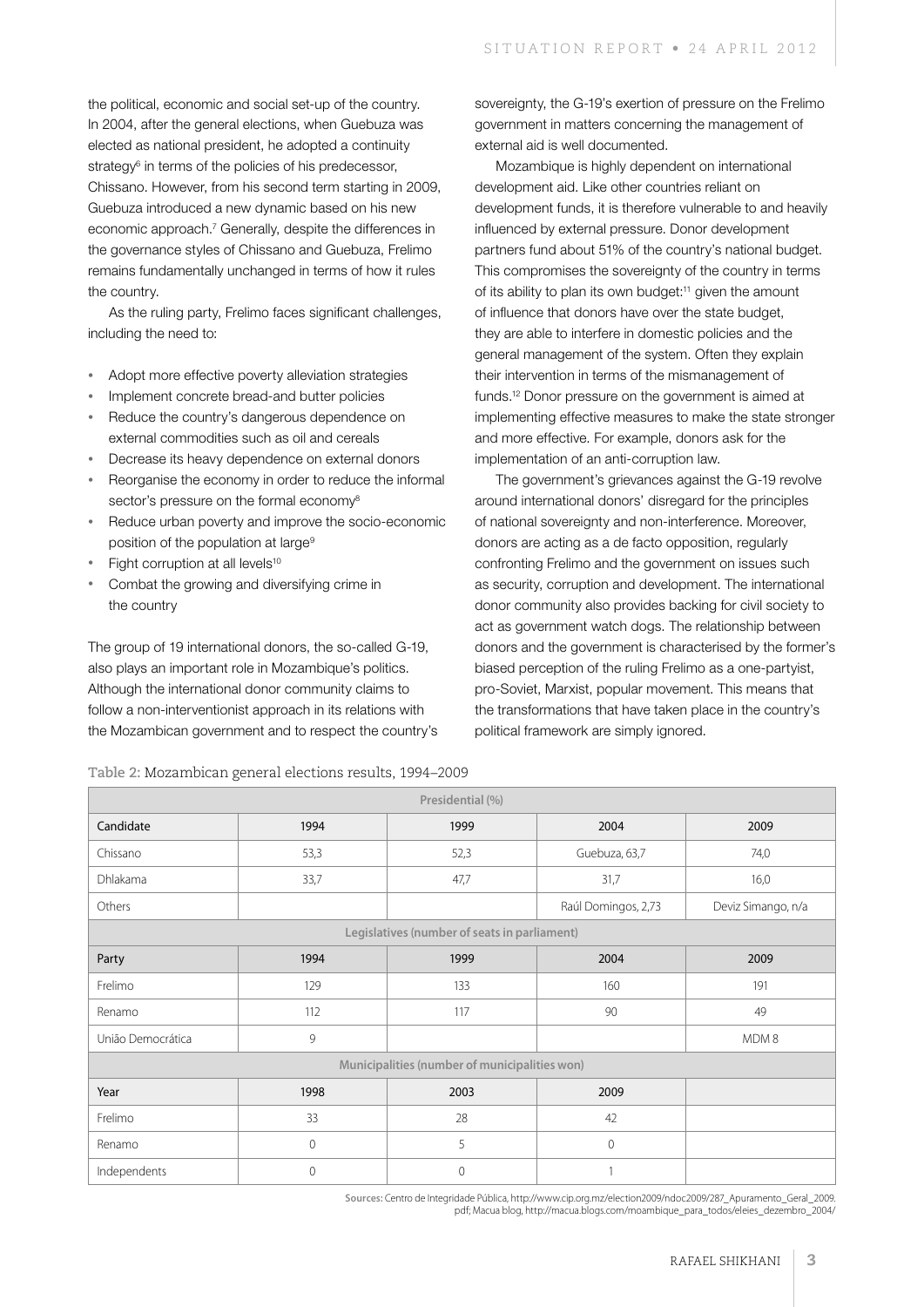Meanwhile, Renamo, founded in what was then Rhodesia (now Zimbabwe) in 1975,13 has as its main political gain the fact of its having challenged Frelimo's popular governance following independence and initiated a process that modulated the political dynamic in Southern Africa. After signing the General Peace Agreement of October 1992 with Frelimo, Renamo became more significant in the country's political affairs. It gained momentum and began competing with Frelimo in its attempts to change from an armed opposition into a civil political party in the new multiparty political environment created by the 1990 Constitution. The party emerged as a political alternative for many Mozambicans opposed to the political agenda of the ruling Frelimo elite. However, soon Renamo encountered new obstacles.14 In four consecutive general elections held in 1994, 1999, 2004 and 2009 it failed to oust Frelimo from power (see Table 2). Renamo also lost in the 1998 municipal elections, won five cities in 2003, lost again in 2009, and did not participate in the mid-term elections in 2010. A significant electoral gain, however, was winning the control of the Beira Municipality in the central region of the country in the 2003 local elections.

Renamo attempted to boycott parliament in 1994 and in 2009 after the party lost the general elections. Renamo's strategies and dynamics are closely linked to the character and personality of its leader, Dhlakama.15 Support for Renamo and the popularity of the party's leadership are fading rapidly. After Dhlakama's defeat in the 2009 elections he went into political hibernation.<sup>16</sup> He secluded himself in the northern province of Nampula, which is far from his supporters, and generally disappeared from public events, failing to participate in the State Council and other aspects of national political activities and the country's democratic processes. Sporadically he appears in the media, more due to journalists' intervention than on his own initiative or that of the party, presenting during these random appearances low-key political speeches and statements that are of no interest to national politics, e.g. (1) his refusal to accept the election results; (2) that he bought new furniture for his home according to his political status; and (3) commenting on the words of Almeida Santos (of the former Portuguese Socialist Party and president of the parliament) on his role in the national political context.17 However, he has retained the management of the party's structures and activities.

Recently, Dhlakama reappeared in political life with an intimidating speech threatening to (re)start a civil war in Mozambique. Although the reasons are not clear, Dhlakama often accuses Frelimo of pushing Renamo to war due to the ruling party's 'exclusive governance strategy'. Analysts believe that his attitude is linked to his intention to strengthen his political position in the country in general and among his party's cadres and sympathisers in particular. He essentially aspires to relaunch himself and Renamo as key political actors and to bring the ruling party to the table to renegotiate the General Peace Agreement.<sup>18</sup>

Notwithstanding the challenges affecting the party, Renamo still remains an important role player with enormous responsibilities in terms of the greater political future of the country. The party continues to represent a potentially politically viable alternative to Frelimo's rule. In order to play this role effectively, Renamo must abandon its conflictual and war-mongering strategy; discuss the country's priority issues such as poverty, development and corruption; and implement a decentralisation process in order to implement its strategies at the local level effectively.<sup>19</sup>

## Transformations that have taken place in the country's political framework are simply ignored

Dhlakama's relocation to Nampula diminished his role in the country's political affairs and opened up space for emerging opposition leaders to consolidate their positions.<sup>20</sup> The media also played a great role in the emergence of some of these leaders.21 For example, against this background some senior members split from Renamo and were joined by the party's supporters in the central region of Beira to create the Democratic Movement of Mozambique (MDM) in 2009. Some observers see the MDM and its president, Deviz Simango, as representing an option in Mozambique's erstwhile bipolar political system. The party can play a balancing role between the two main political parties by supporting the position of either party in parliament according to its (the MDM's) political interests and national vision.

Deviz Simango, the mayor of Beira, who is considered a person with exceptional management and political skills, is arguably the party's main asset. However, his political activities remain limited to the capital, Maputo, Beira and Quelimane, undermining the MDM's capacity to broaden its national support base. Despite being the third major national political force, the MDM's origins from a Renamo split significantly affect its chances of assuming power. Its senior members are literally over-the-hill politicians with nothing substantive or new to offer besides eking out their own political longevity. It will, therefore, be difficult for the party to outline a viable political manifesto and establish a national presence in the short to medium term.22

Strategically, however, the MDM enjoys the privilege of being distinct from the older parties – Frelimo and Renamo – that have traditionally dominated the country's political scene. The party also looks to represent youth interests.<sup>23</sup>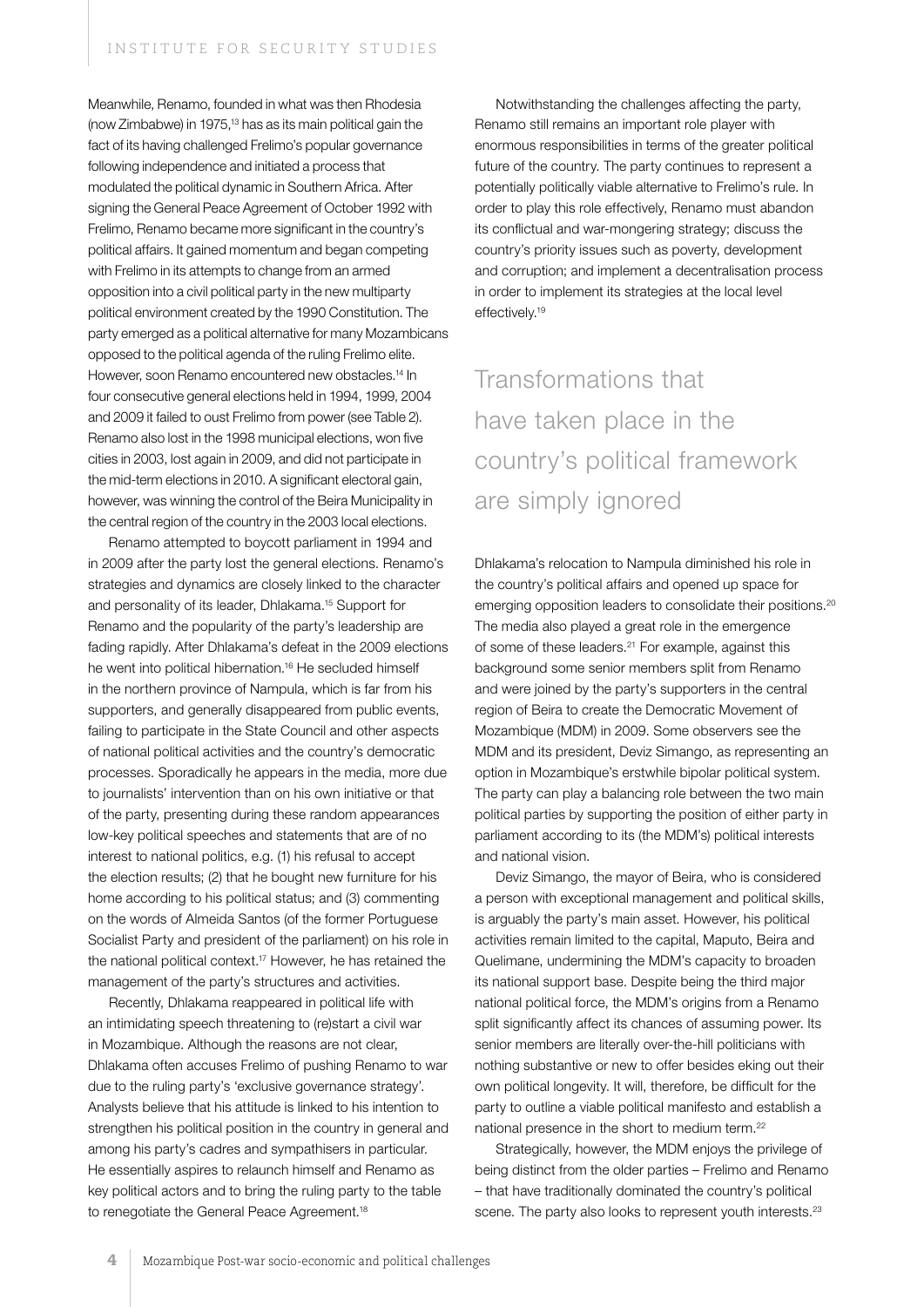The MDM also faces similar challenges to Renamo's, apart from the latter's belligerent speech. In addition, the MDM has the following challenges: creating a post-war generation of politicians with a much broader view of the country's challenges; adopting a positive posture relative to the different interest groups in the country; and avoiding violent political strategies.

As we have seen, the political environment in Mozambique is characterised by ineffective opposition political parties that lack a solid ideological base around which support for them could coalesce. Notwithstanding their importance in advancing the country's democracy, opposition parties face enormous challenges and are dominated by individual and ethnic interests.24 This has resulted in the ruling party effectively monopolising all attempts to find solutions to the country's problems and designing paths to prosperity without any substantial contributions from other political perspectives. The absence of a solid ideological base among opposition parties has undermined the potential for a concrete debate on the country's development strategies. The gap created by the absence of formidable opposition parties with a clear political agenda has left room for the media, civil society and some patriotic individuals (academics, artists and ordinary citizens) to assume oppositional roles.

### **POVERTY, THE ECONOMY AND POLICY FORMULATION**

A significant feature of the structure and dynamics of Mozambique's economy is the country's weak formal sector, as shown in Table 3. The informal sector absorbs most of the workforce, as compared to the formal sector. This is a key feature of the country's main cities of Maputo, Beira and Nampula, where the majority of the active population are busy with various types of informal schemes.

|  |  |  | Table 3: Employment in Mozambique (%) |  |  |  |
|--|--|--|---------------------------------------|--|--|--|
|--|--|--|---------------------------------------|--|--|--|

| Sector       | North | Centre | South |
|--------------|-------|--------|-------|
| Formal       | 1,3   | 2,9    | 3,6   |
| Informal     | 25,6  | 34,3   | 15,6  |
| Unemployment | 5,5   | 5,3    | 6,2   |

**Source:** http://www.indexmundi.com

As mentioned earlier, the links between the economic discrepancies in Mozambique's regions and high population mobility are responsible for the growth of informal mechanisms and social networks.25 Informal economic activities, legal or not, have resulted in the accumulation of wealth and the enrichment of considerable sections of the urban population.26

In urban areas there is considerable discontent, especially among the youth, due to the lack of opportunities and massive unemployment. The informal sector absorbs not only people who are unable to get formal jobs, but also people who have to fight with authorities on a daily basis to survive. The latter sell counterfeit and smuggled products in informal markets in Maputo and are constantly under threat from the authorities.

#### **Table 4:** Unemployment rates by legal general and national definition, 2004/05 (%)

| Unemployment categories                                              | Rural | Urban | Total |
|----------------------------------------------------------------------|-------|-------|-------|
| a. Searched for work actively                                        | 0,3   | 8,4   | 2,9   |
| b. Did not search for work actively                                  | 1.0   | 12.6  | 4,7   |
| a+b: International definition<br>(International Labour Organisation) | 1,3   | 21,0  | 7,5   |
| c. With sustainable job                                              | 11,7  | 10.0  | 11,1  |
| a+b+c: National definition                                           | 12.9  | 31.0  | 18.7  |

**Source:** Instituto Nacional de Estatística (INE), *Inquérito final integrado à força de trabalho (IFTRAB 2004/5): relatório final*, Maputo: INE, 2005, 43

#### **Table 5:** Economically active population unemployment rates (%) from age 15 by residence, sex and age groups

| Aqe       | Total |      | Urban |       | Rural |      |       |      |      |
|-----------|-------|------|-------|-------|-------|------|-------|------|------|
| group     | Total | M    | W     | Total | M     | W    | Total | M    | W    |
| Total     | 69,1  | 73,6 | 65,2  | 54,2  | 64,8  | 44,1 | 76,4  | 78,3 | 74,9 |
| $15 - 19$ | 39,7  | 36,7 | 42,5  | 19,5  | 21,8  | 17,2 | 51,5  | 45,9 | 56,6 |
| $20 - 24$ | 62,9  | 67,4 | 59,4  | 44,0  | 55,3  | 33,8 | 74,6  | 75,9 | 73,7 |
| $25 - 29$ | 75,1  | 83,3 | 68,2  | 62,7  | 78,9  | 47.1 | 81,7  | 85,9 | 78,3 |
| $30 - 34$ | 80,0  | 87,9 | 73,1  | 70,7  | 86,7  | 55,8 | 84,2  | 88,4 | 80,7 |
| $35 - 39$ | 81,8  | 88,7 | 75,9  | 73,7  | 87,7  | 60,8 | 85,4  | 89,1 | 82,3 |
| $40 - 44$ | 82,9  | 88,6 | 77,4  | 76,2  | 87,5  | 64,7 | 86,1  | 89,2 | 83,3 |
| $45 - 49$ | 83,6  | 88,6 | 78,8  | 77,1  | 86,9  | 66,3 | 86,6  | 89,4 | 83,9 |
| $50 - 54$ | 81,0  | 86,7 | 77,4  | 73,7  | 83,2  | 64,3 | 84,8  | 88,4 | 82,2 |
| $55 - 59$ | 80,5  | 85,5 | 76,0  | 70,3  | 79,1  | 61,2 | 84,2  | 87,9 | 80,9 |
| $60 - 64$ | 76,0  | 81,0 | 71,6  | 62,3  | 69,5  | 55,4 | 80,6  | 85,1 | 76,8 |
| $65 - 69$ | 73,3  | 78,4 | 68,7  | 55,9  | 61,5  | 50,8 | 78,5  | 83,4 | 74,1 |
| $70 - 74$ | 66,5  | 72,7 | 61,0  | 47,2  | 52,7  | 42,8 | 72,8  | 78,8 | 67,2 |
| 75–79     | 63,9  | 70,7 | 57,6  | 43,4  | 49,9  | 38,4 | 69,8  | 76,0 | 63,8 |
| $80+$     | 53,2  | 63,0 | 44,9  | 32,8  | 43,2  | 26,0 | 58,5  | 67,3 | 50,5 |

**Source:** Instituto Nacional de Estatística (INE), *III Recenseamento geral da população e habitação 2007: indicadores sócio-demográficos, Moçambique*, Maputo: INE, 2010, 27

### **POVERTY-FIGHTING STRATEGIES AND PUBLIC POLICIES**

There is a considerable range of government anti-poverty strategies like *Plano de Acção de Redução da Pobreza Absoluta27 Agenda 2025*, *Objectivos de Desenvolvimento*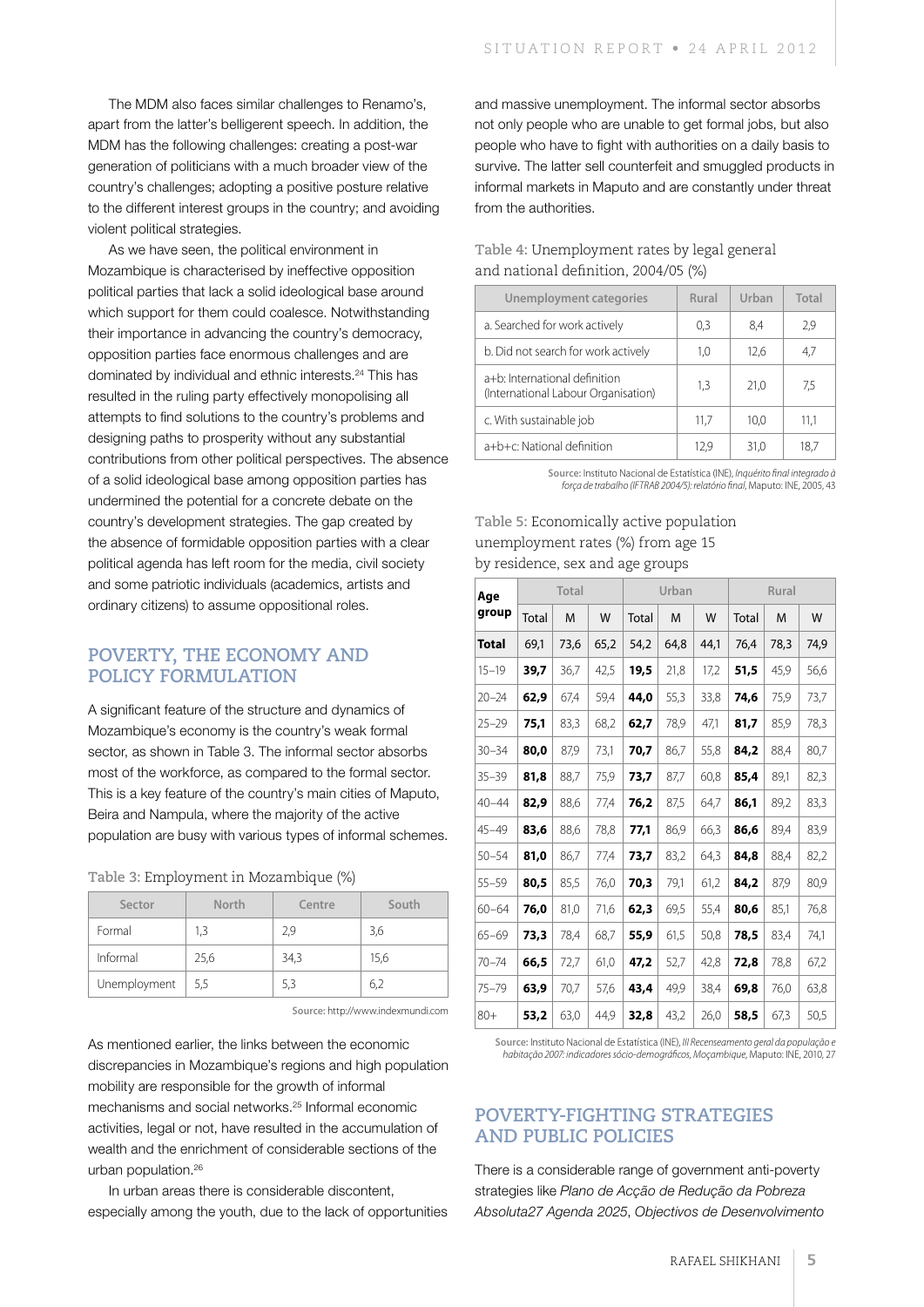*do Milénio, Plano Económico e Social* and *Fundo de Iniciativas Locais*. 28 Provincial plans and public-private partnerships have also been crafted, but there is a consensus that these have been ineffective.29 Various international NGOs like World Vision, Save the Children and Action Care have made inputs into these programmes while funding agencies such as the US Agency for International Development, the Australian Agency for International Development, the UK Department for International Development, the Norwegian Agency for Development Cooperation and Irish Aid have funded others.

In terms of public policies, the ruling party's efforts seem not to be enough to minimise the problems of a majority of the population, even though, for different reasons, the country poverty levels are reducing. On the other hand, poverty is categorised in terms of the urban/ rural divide. Significant efforts by the Frelimo government to address rural poverty have been relatively successful. These efforts received a major boost when President Guebuza came up with the 7 Milhões initiative, which is a fund given to districts and other regions to boost local development through funding and support for small business and entrepreneurship at the district level as a way of expanding the country's poverty-fighting strategies by empowering individuals and supporting groups, ideas and projects. Meanwhile, urban poverty is one of the most dangerous challenges facing the government, since it is directly connected to social unrest and political dynamics such as elections and political support. In response to this, the Frelimo government recently approved the extension of the *Fundo de Iniciativas Locais* (see footnote 27) to urban districts.

The government expects that in the future megaprojects can contribute more to the state and help reduce poverty levels and the country's heavy dependence on external aid.<sup>30</sup> In this context there is a very active debate involving academics, politicians, NGOs, and international organisations over the role and weight of these megaprojects in Mozambican society. Many questions need to be addressed, including that of the extent to which these projects are effective in creating wealth and how they benefit the population at large. It is also important to question whether these projects are not taking advantage of the country's weak regulatory framework, particularly in terms of the environment and other related areas.

### **CHALLENGES FACING THE SYSTEM**

#### **Importer par excellence**

Mozambique presently imports a considerable amount of food and other essential products for its population of about 24 million from diverse sources (see Tables 6–9). The civil war, which affected the country from the early

1980s until the beginning of the 1990s, impacted negatively on its economy.31 The conflict destroyed Mozambique's agricultural system and, as a result, made the country highly dependent on imports. The situation worsened when Mozambique opened its market to the Southern African Development Community (SADC), resulting in its having to compete with countries that are relatively more developed such as South Africa. The sub-regional market has a significant impact on the country's industry and economy. Major role players in this are able to influence Mozambique's domestic system because they provide services that are not found in the country.

| Table 6: Balance of trade, 2006-10 (in millions of USD) |  |
|---------------------------------------------------------|--|
|---------------------------------------------------------|--|

| Year | <b>Exports</b> | <b>Imports</b> | <b>Balance of trade</b> |
|------|----------------|----------------|-------------------------|
| 2006 | 2 3 8 1 , 1 3  | 2 869,33       | $-488,20$               |
| 2007 | 2412,12        | 3 0 4 9,75     | $-637,62$               |
| 2008 | 2 653,30       | 3 803,62       | $-1150,32$              |
| 2009 | 2 147,18       | 3764,20        | $-1617,02$              |
| 2010 | 2 3 3 3 , 2 5  | 3 863,67       | $-1$ 530,42             |

**Source:** Instituto para a Promoção das Exportações, Excel spreadsheet, 2010

#### **Table 7:** Main commercial partners: exporters, 2010 (in millions of USD)

| Country of origin          | Amount  | Proportion (%) |  |
|----------------------------|---------|----------------|--|
| Total                      | 3863669 | 100,00         |  |
| South Africa               | 1978044 | 51,2           |  |
| Netherlands                | 639 348 | 16,5           |  |
| Portugal                   | 310 560 | 8,0            |  |
| People's Republic of China | 219 980 | 5,7            |  |
| Japan                      | 213 967 | 5,5            |  |
| United Arab Emirates       | 91 705  | 2,4            |  |
| Malawi                     | 57 622  | 1,5            |  |
| Thailand                   | 55 974  | 1,4            |  |
| India                      | 42 419  | 1,1            |  |
| Italy                      | 42 419  | 0,7            |  |
| Others                     | 228 028 | 5,9            |  |

**Source:** Instituto para a Promoção das Exportações, Excel spreadsheet, 2010

Economically, the system faces many challenges, including continuous price increases for basic commodities and services such as public and private transport. This leads to the occurrence of unpredictable events, including food riots and other forms of social unrest, causing disorder in the system. Often, the public transport system is affected and the *chapas*, 32 which provide transport for the majority of the population, shorten their routes. This generates more pressure on the public transport system offered by the government.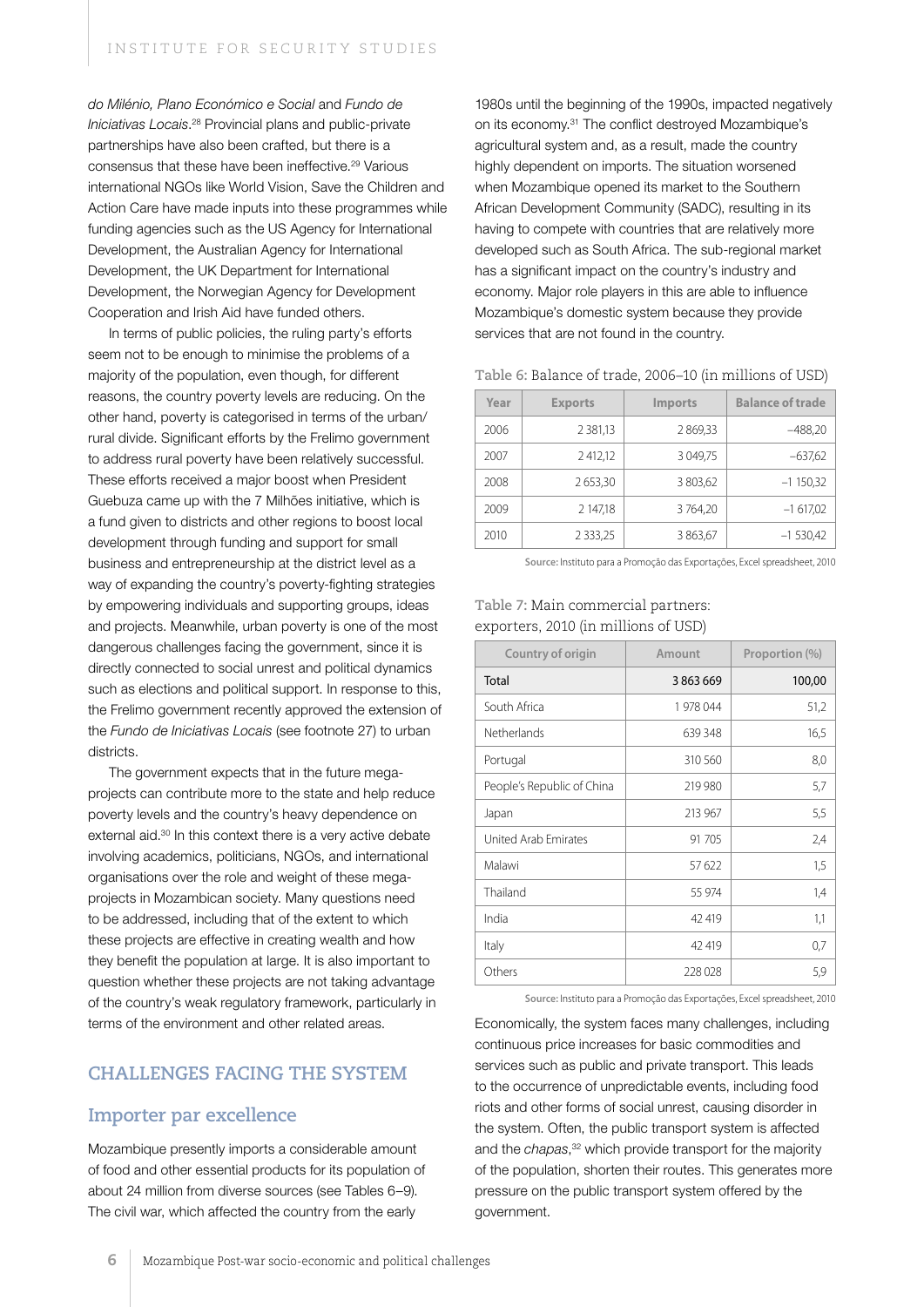#### **Table 8:** Main commercial partners: importers, 2010 (in millions of USD)

| <b>Country of destination</b> | Amount      | Proportion (%) |  |
|-------------------------------|-------------|----------------|--|
| Total                         | 2 3 3 2 5 0 | 100,00         |  |
| Netherlands                   | 1 189,175   | 51,0           |  |
| South Africa                  | 504,279     | 21,6           |  |
| Portugal                      | 109,237     | 4,7            |  |
| People's Republic of China    | 90,264      | 3,9            |  |
| <b>Zimbabwe</b>               | 74,955      | 3,2            |  |
| Spain                         | 39,437      | 1,7            |  |
| India                         | 34,703      | 1,5            |  |
| United Kingdom                | 31,849      | 1,4            |  |
| Kenya                         | 29,387      | 1,3            |  |
| Malawi                        | 27,279      | 1,2            |  |
| Others                        | 202,686     | 8,7            |  |

**Source:** Instituto para a Promoção das Exportações, Excel spreadsheet, 2010

#### **Table 9:** Main imported products, 2010 (in millions of USD)

| Products         | <b>Total per</b><br>annum | Proportion (%) |  |
|------------------|---------------------------|----------------|--|
| Description      | 3 863,670                 | 100,00         |  |
| Mozal products   | 616,923                   | 16,0           |  |
| Machinery        | 552,539                   | 14,3           |  |
| Oil              | 348,470                   | 9,0            |  |
| Automobiles      | 320,838                   | 8,3            |  |
| Cereals          | 201,303                   | 5,2            |  |
| Electricity      | 157,427                   | 4,1            |  |
| Petrol           | 120,340                   | 3,1            |  |
| Medicines        | 59723                     | 1,5            |  |
| Sasol products   | 24,628                    | 0,6            |  |
| Kenmare products | 5,558                     | 0,1            |  |
| Beverage         | 1,941                     | 0,1            |  |
| Sugar            | 3 9 9 7                   | 0,1            |  |
| Others           | 1449,983                  | 37,5           |  |

**Source:** Instituto para a Promoção das Exportações, Excel spreadsheet, 2010

## **A crisis of values**

From 1962 to 1992 the country was wracked by civil conflict, some periods of which negatively affected its moral, ethical, and traditional structures and values. Globalisation has added Western individualism to the social mix, in opposition to the African focus on social relations. This has resulted in the growing demoralisation and degradation of the values and ethical pillars of many

traditional Mozambican communities and society as a whole. Respect for the elders, traditional institutions or other people's property is no longer the norm, and the contrary rules. Traditional and cultural structures are being replaced by new ones based on materialistic values. One of the most dangerous consequences of the long conflict period was people's exposure to daily, violent deaths. In consequence, disrespect for life is common.

## **CONCLUSIONS**

The foregoing illustrates the less than ideal state of Mozambique's political and economic situation. Among the many economic and socio-political challenges affecting the country, the key issues are the state of the country's democracy; mega-projects; corruption; security; justice; and human rights. On these and other issues the contributions of all the country's citizens are essential.

There is a direct relationship between the economic, political and social issues facing the country. A simple price increase can generate a domino effect that can develop rapidly from social unrest into political crisis. Both subjective and objective factors are linked to Mozambique's economic profile, while problems include the country's lack of sovereignty because of over-dependence on donor aid and economic giants in the region such as South Africa.

Besides this, several internal factors need to be taken into consideration to avoid future crises. Key steps that should be taken include the following:

- Political parties must reinvent themselves in order to deal with the country's most important challenges such as poverty, development and corruption.
- The current strategy of the state must be abandoned because it does not allow productive feedback and raises questions on corruption and the mismanagement of state assets.
- Society must find new ways to overcome the absence of a credible and strategic political class.
- Dhlakama and Renamo should immediately abandon their violent and threatening rhetoric as a political strategy to gain political advantages or force a political dialogue with Frelimo, while Frelimo must in turn widen its political approach and be more open to the opposition and new ideas in order to broaden its view on how to manage the country.

The absence of a political alternative to Frelimo is the biggest political challenge facing Mozambique, as Frelimo does not seem to be changing or adapting itself to the new realities and Renamo remains backward in its thinking.

Externally, the current Mozambican situation may also negatively influence the region. A long-term crisis in the country could result from a clash between the former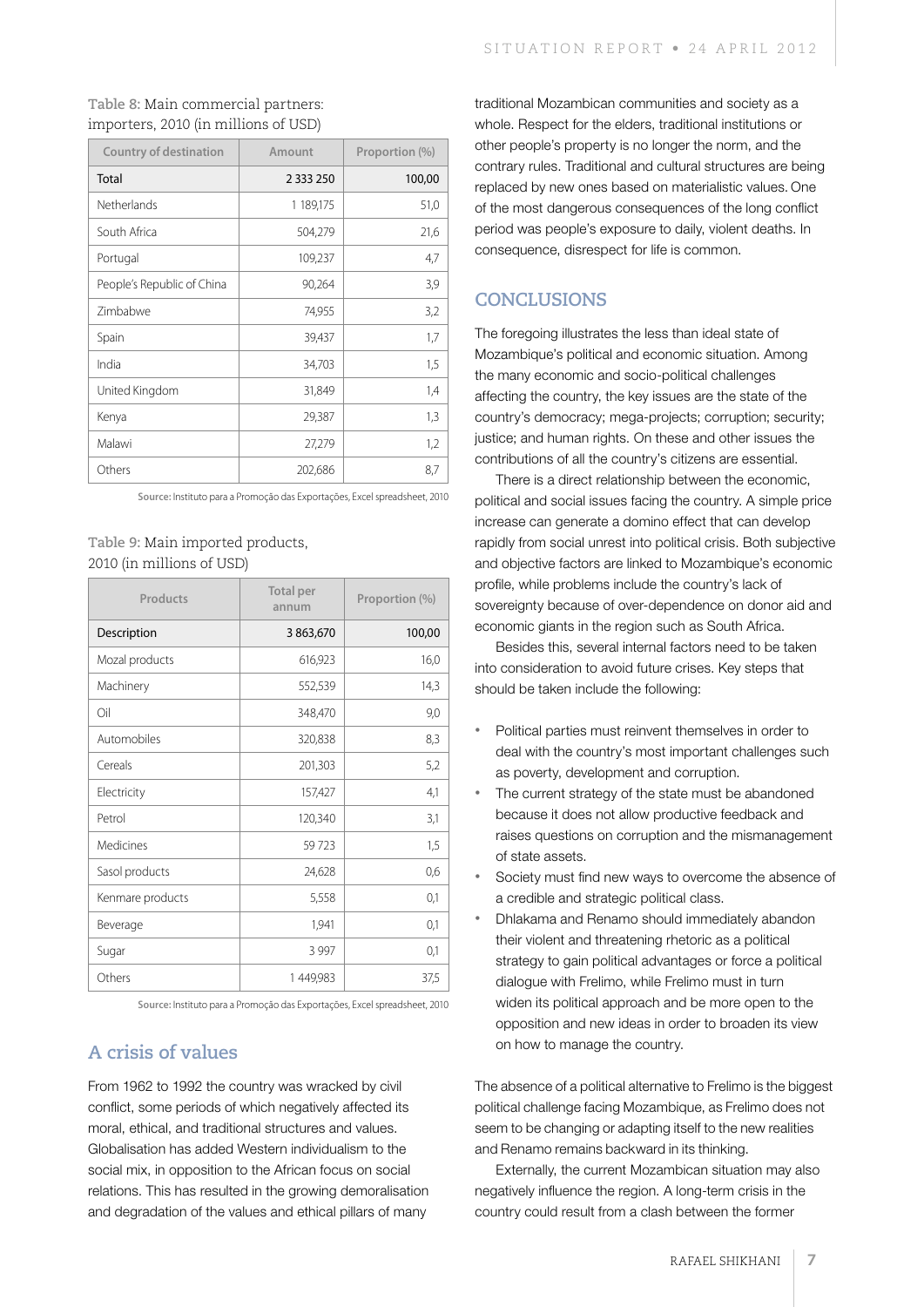enemies (Frelimo and Renamo), from growing social discontent or from a variety of other factors, resulting in Frelimo losing control of the country. Such a crisis could negatively affect the entire SADC region.

#### **Notes**

- 1 Mr Rafael Shikhani is the Executive Coordinator of Papyrus (*Centro de Estudos Estratégicos),* which is a local NGO working on Democracy, Security and Development in Mozambique. He holds an Honours degree in history from the Eduardo Mondlane University, focusing on the Mozambican civil war. The author is grateful to the various reviewers of this paper, particularly Dr Gwinyayi A. Dzinesa and Dr Issaka K. Souaré from the ISS, whose reviews and comments helped to improve the quality of the paper.
- 2 For further reading, see, B Pequenino (ed.), *Evolução Constitucional da Pátria Amada*, Maputo: Instituto de Apoio à Governação and Desenvolvimento, 23–30; Mozambique, *Boletim da República* I, 30, July 1986; and Mozambique, *Decreto Presidencial*, 62/86 of 26 July 1986.
- 3 The most famous case is its former central base in Maríngue, Gorongosa district, Sofala Province. It is possible that the party may have had other arms caches in its former bases in the country.
- 4 Income activities include working in the civil service (local and central administration) and for public companies like Telecomunicações de Moçambique, Televisão Pública de Moçambique, Caminhos de Ferro de Moçambique and others; being self-employed; working as domestic workers; in cooperative sectors; as peasants; as fishermen; in extractive and manufacturing industries; in transport; in construction; and others.
- 5 This has occurred since the end of the war. But investments in the infrastructure of the area did not match the number of heavily laden trucks using the corridor. After the first roads programme in 1995 the government made improvements in the road in the Vandúzi–Changara section in 2008. It is relevant to note the huge improvements that investments in the coal industry in Tete are making in the economy in the corridor, with a positive impact and influence in neighbouring countries.
- 6 Frelimo has a slogan *Renovação na Continuidade*  (renewal based on continuity) – meaning that any change in the political direction of the party or the country would not be radical. Mainly this strategy states that, for example, any change made by Guebuza should not be so radical as to change the country's dynamic. This strategy is supposed to ensure the transition from one leader to another without any visible changes in the leader's style of governance. For example, after independent Mozambique's first president Samora Machel's death in Mbuzini, South Africa in 1986, Frelimo nominated Chissano, who maintained the basic structure of Samora's governance (continuity) and slowly introduced significant innovations (renewal) that would not have been possible if they had been introduced too quickly.
- 7 Guebuza's economic nationalism and its attempts to boost the economy are based on the creation of

a local bourgeoisie or class to act as balance in the foreigner-dominated environment.

- 8 Informal networks and schemes have negatively impacted the formal economy through illegal activities such as the bribery of customs officials and the police, illicit cross-border trade in goods by criminal networks, nondeclaration of goods, and non-payment of taxes and duty.
- 9 Urban poverty is more critical than the other challenges because in the cities there are many ways for social advancement and the more people from the lower echelons of society climb in the social scale the more they question the status quo and the establishment. This may result in a *conflict generation*, with younger people questioning, for example, the legitimacy of elected officials who fail to deliver. It is easier for people far removed from political power or influence such as the youth to question their leaders. Urban poverty ignites a process of s*ectarianrisation*. For example, in the big cities like Maputo, Nampula and Beira, those who live in the central areas are known as *urbans* and others in settlements are known as *suburbans.* The main dividing factor is that state/ municipal services are only delivered in urban areas. This discrimination creates a sense of what are known as *sons* and *stepsons*, where some are full citizens (with rights and duties, but more rights than duties) and others half citizens (with duties, but no rights at all). There is also a sense that the *urbans* are linked in one way or another with Frelimo structures (political, economic or social) and benefit from these.
- 10 This is one of the most significant of Frelimo's weaknesses, as donors often confront the government with proof of the misuse of foreign aid. State maladministration is wide spread and as state employees are linked to the ruling party, this becomes a Frelimo problem. Some observers claim that donors are actually acting like the opposition in Mozambique.
- 11 Due to the weight of external aid given by donors, national priorities are established in terms of the donors' point of view, ignoring the country's perceptions of such priorities.
- 12 The group did not in effect make an official statement on this particular subject, but the Swedish ambassador at the time made an intervention on the subject, among other issues, at a private university, where he was supposed to talk about his country's development policies. He made clear in a subliminal message that his country was not happy with Mozambique's approach. The reactions can be also seen in a group of articles by local journalists at http://www.opais.co.mz/index.php/component/ content/article/90-jeremias-langa/5616-g19-governoe-soberania.html, where the authors discuss the fact that the country's sovereignty lies in donor hands. Other developments on this issue can be found at the following links: http://eprints.lse.ac.uk/28295/1/WP15JHanlon. pdf; http://mg.co.za/article/2010-07-01-donors-putbrakes-on-mozambique-aid; http://adpm.pbworks.com/f/ David+Plank+-+Aid,+Dedt+and+the+end+of+Sovereignt y.+Mozambique+and+its+Donors.pdf; http://www.oecd. org/dataoecd/26/9/45019356.pdf; http://allafrica.com/ stories/201110210568.html; and http://maputo.usembassy. gov/uploads/images/q3naBGGSYz8BsCXguSD5Pw/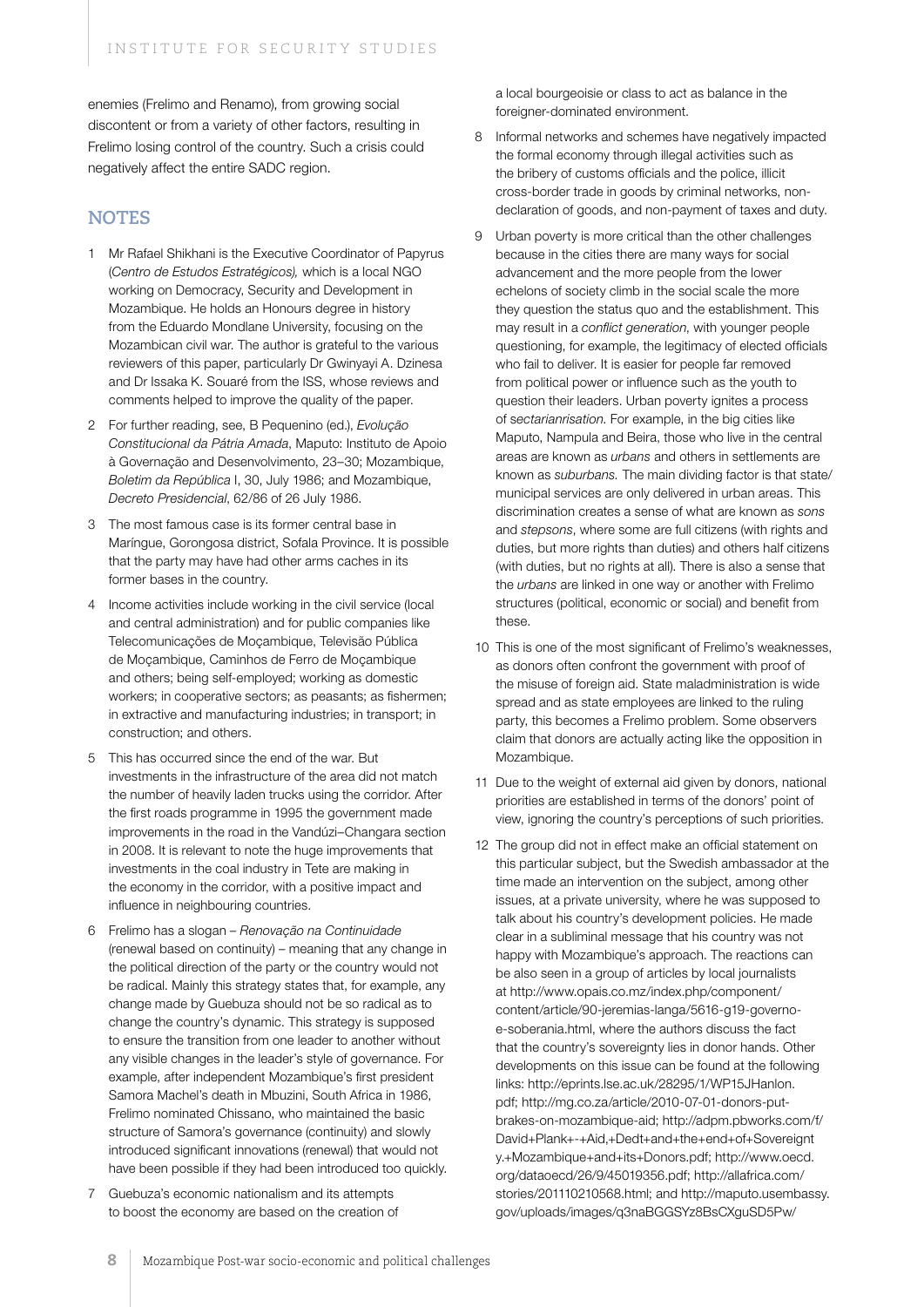Final\_Report-Mozambique\_\_Corruption\_Assessmentwithout\_internal\_rec.pdf.

- 13 To understand the dynamics around this movement and counter-insurgency in Mozambique, see K Flower, *Serving secretly*: *an intelligence chief on record, Rhodesia into Zimbabwe 1964–1981*, London: John Murray, 1987.
- 14 The key issue and Renamo's Achilles Heel is to transform itself into a political party; others are: (1) the absence of a political agenda including alternative approaches to the country's main challenges; (2) the absence of a 'democratic culture' within the party (the bodies, statutes and norms are inoperative, and only subsist according to the will and interests of the party's president); and (3) the lack of democracy within the party. The party's and country's main issues are not discussed or debated within the bodies and organs of the party, the last party congress was held in 2001 yet it is supposed to be held every five years. In the period between congresses the National Political Council is the top party body, but meets randomly when it suits Dlhakama. Due to those obstacles, some members, including the academic group formed by Ismael Mussá, Manuel de Araújo, João Carlos Colaço, Linette Olofsson and others who fought with the party's guerrilla wing, are trying to introduce changes in the party.
- 15 Dhlakama assumed leadership of the party in 1979 following the death of its founder, André Matade Matsangaíça.
- 16 Dhlakama's self-imposed exile from active political life could have been motivated by several factors, including the party's constant electoral defeats, intra-party conflicts or challenges posed to his leadership. These leadership strategies and the playing of alliances off against one another throughout the hierarchy of the party is in keeping with the party's history from its early days as a querrilla movement.
- 17 Rádio Televisão Portuguesa, 12 July 2010.
- 18 The reduced number of Renamo parliamentary seats implies the reduction of its funding by the state. On the other hand, the party suffers from the autocratic persona of its leader and favours its closest cronies and allies, excluding others from benefiting from the sharing of the national cake (e.g. the former Renamo guerrillas in the party's former central base in Maríngue survived for months without any salary or pension).
- 19 Renamo has consistently resembled a stubborn spoiler insisting on direct negotiations with the ruling Frelimo while boycotting some of the country's recent political events such as the mid-term elections in Cuamba, Pemba and Quelimane on 7 December 2011 and in Inhambane on 18 April 2012.
- 20 At the time the media 'proposed' surrogate political actors, e.g. Deviz Simango, for a key role in the opposition (he was the third-most-voted-for candidate). Frelimo ratified this strategy; Guebuza invited him to a ceremony at the Presidential Palace after the elections. The MDM also has taken advantage of Dhlakama's political absence, e.g. by holding its National Political Council meeting in Maputo.
- 21 These opposition leaders include João Massango (Partido Ecologista), Miguel Mabote (Partido Trabalhista), Carlos Jeque (Independent) and Yá-Qub Sibindy (Partido

Independente de Moçambique). The last two have been well integrated into the country's political context since the early 1990s, but many of their detractors dismiss them as Frelimo puppets.

- 22 For example, in the recent mid-term municipality elections the MDM negotiated with former senior Renamo members to stand on the MDM card. In Cuamba the party was represented by Maria Moreno, former head of Renamo in parliament, and in Quelimane by Manuel de Araújo, also a former Renamo member and parliamentarian. De Araújo won in Quelimane, but does he represent the MDM political agenda and might he apply what are essentially Renamo policies, or does he represent a new political approach?
- 23 Despite his links to the decolonisation process Simango is the son of Rev. Urias Simango, Frelimo vice-president from 1962 to 1969 – his party links and political basis are weak. As mentioned above, MDM members are mainly originally from Renamo and Frelimo. In this context, considering a situation where hypothetically MDM won the general elections, his term in office would be marked by the introduction of a plural government and would be vulnerable to political crises due to the origins of its members. The party's strategies to gather 'young voters' are based on two mains factors: its lack of historical links to Frelimo and to Renamo's role in the country's democracy (effectively the further people are from historical processes such as the liberation struggle the less these processes mean to them); and the fact that most of the country's voters were born after the General Peace Agreement, which was signed in 1992, and their aspirations are more in terms of bread-and-butter issues and less political, i.e. they demand jobs, schools and health care.
- 24 The higher ranks of Renamo, the MDM and other mushroom parties were dominated by this conflict of interests: a certain ethnic group, mainly related to the president or founder of the party, tries to win all key positions, and the dynamics around this phenomenon dominate and guide the parties' daily life and undermine their role in the country's political arena, giving more space to Frelimo to work without a visible opposition. Effectively, the opposition only makes itself felt during electoral periods.
- 25 Sociologically, we understand *social networks* to be a wider and comprehensive web of people, interests, dynamics norms, regulations and finance that characterises the informal sector. Even family interests among them are part of this system.
- 26 A considerable part of Mozambique's urban population are not urban in the strict sense and are linked to rural areas: most of them are first- or second-generation urban dwellers with strong ties to their rural origins. Even their family structure and numbers are much related to the rural type (around five to seven persons), and some embark on various types of schemes to survive or merely work in what is commonly defined as the informal sector. These schemes, including those in the informal sector, are not necessarily legal, and as a result new kinds of wealth and new enrichment processes are emerging. This is an important issue and needs further study from a a sociological and economic perspective.